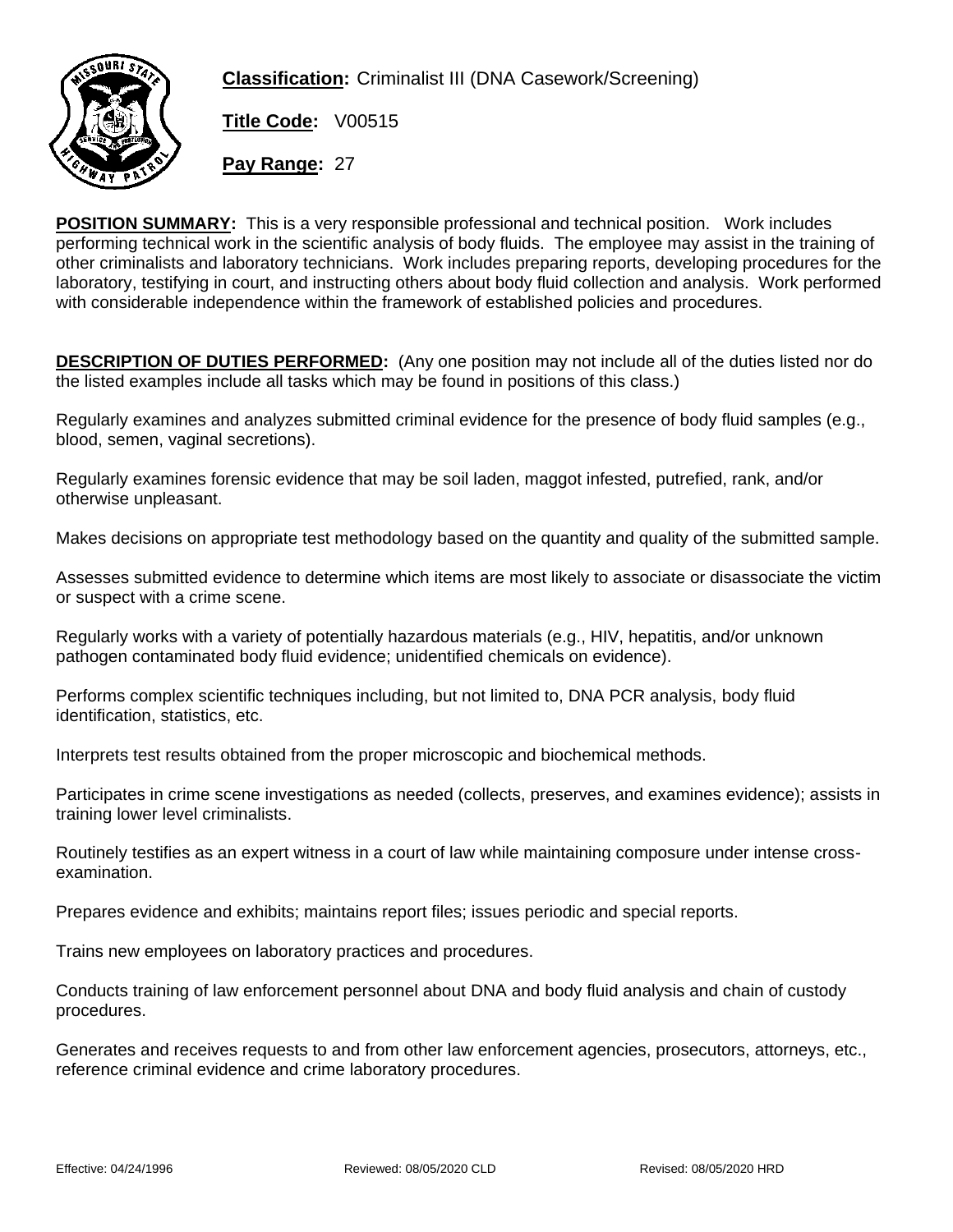Educates prosecuting attorneys about complex scientific analysis and serves as a technical advisor during trial proceedings.

Reviews and updates standard operating procedures, training, quality control, and safety manuals, etc., within the chosen/related discipline.

Assists other criminalists and laboratory technicians in body fluid analysis.

Assists in the development and application of methods and/or techniques to upgrade laboratory capability.

Participates in the proficiency-testing program for the section.

Operates standard office equipment (e.g., personal computer, telephone, fax machine, copier, etc.).

Operates laboratory robots, automation/robotic systems and instruments.

Utilizes software specific to Laboratory Information Management Systems, and quality assurance and sample tracking.

Participates in and successfully passes practical competency and/or written test(s).

Performs job-related travel, as needed.

Performs other related duties as assigned.

**REQUIRED KNOWLEDGE, SKILLS, AND ABILITIES:** Knowledge regarding the Polymerase Chain Reaction (PCR), quantitative PCR, Short Tandem Repeats (STR), and electrophoresis.

Thorough knowledge regarding the function and purpose of basic laboratory equipment.

Knowledge regarding general laboratory safety procedures, including Universal Precautions. Ability to communicate in English clearly and concisely, both orally and in writing.

Thorough knowledge of the procedures and methods used in the scientific analysis of body fluids.

Ability to guide others in the decision-making process.

Ability to work with potentially hazardous and/or decomposed materials as detailed in the description of duties.

Ability to generate and receive requests for information from a variety of individuals reference forensic science.

Ability to discuss graphic topics with competence, impartiality, and professionalism.

Knowledge of the compilation and preparation of evidence for presentation in court and the role of an expert witness in legal proceedings.

Ability to perform work in accordance with prescribed procedures, make accurate observations of test results, and prepare accurate records and reports.

Ability to gather, assemble, correlate, and analyze facts to be incorporated into a report of laboratory work and tests.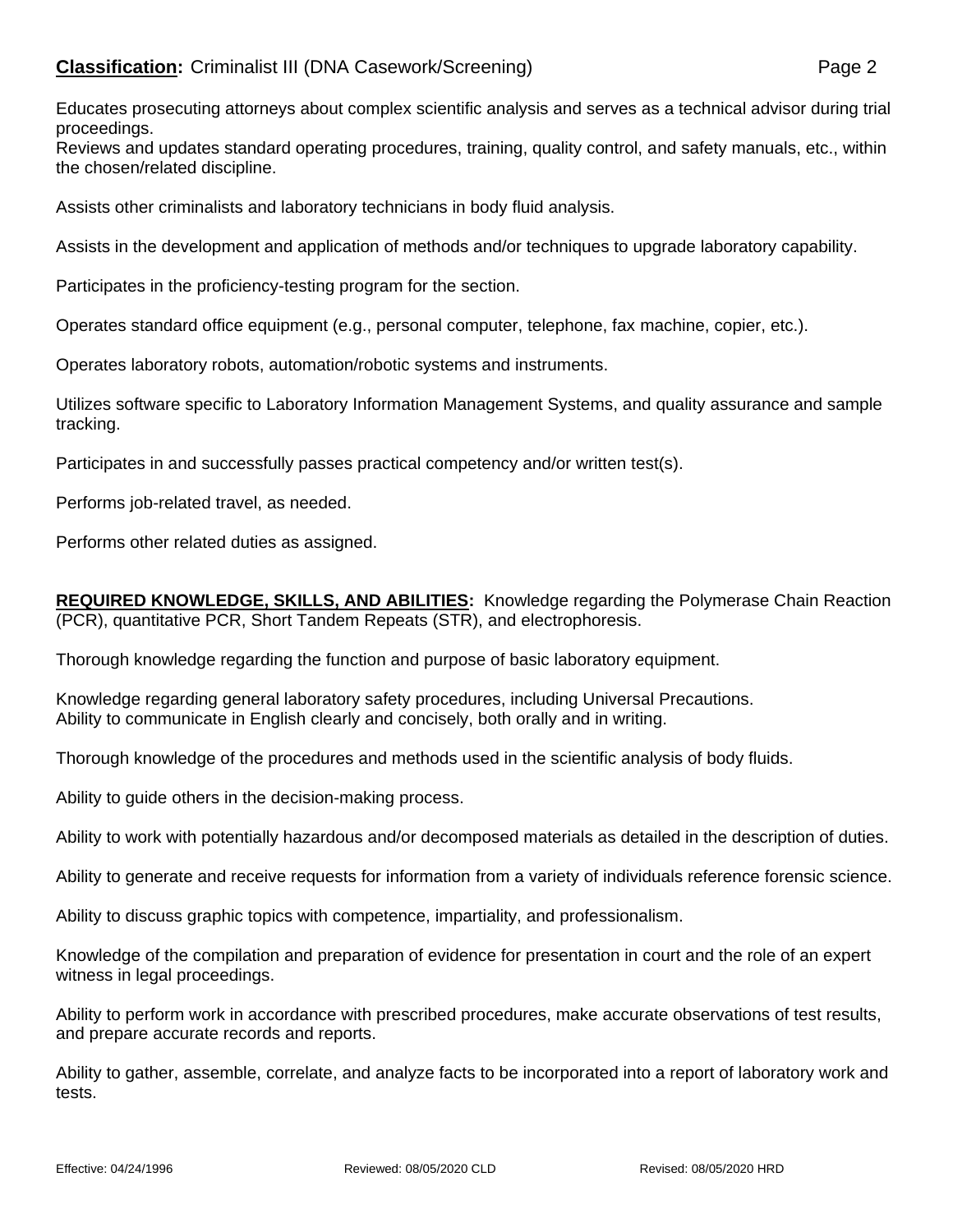Ability to maintain composure while under cross-examination in regard to personal and scientific qualification and defend laboratory finding in court.

Ability to work with highly sensitive information in a confidential and professional manner and maintain the information as such.

Ability to distinguish color necessary to perform laboratory tests.

Ability to perform microscopic work for extended periods.

Ability to examine forensic evidence and recognize and identify minute details.

Ability to stand for extended periods and lift moderate loads (30 pounds).

Ability to establish and maintain effective working relations with others.

Ability to properly use and train others in the use of laboratory equipment, photography equipment, standard office equipment, and chemicals.

Ability to develop methods and/or techniques to upgrade laboratory capability.

Ability to transport tools, equipment, and evidence necessary to facilitate crime scene investigations.

Ability to perform job-related travel (e.g., appearing in court, facilitating crime scene investigations, and attending training meeting, seminars, etc).

Ability to communicate effectively.

Ability to participate in and successfully pass practical and/or written competency test(s).

Ability to educate individuals reference forensic science.

Ability to study and revise manuals.

Ability to work with material that may be of a sexual nature relating to criminal activity (e.g., written material, photographs, and/or verbal language, etc.).

Ability to work hours as assigned.